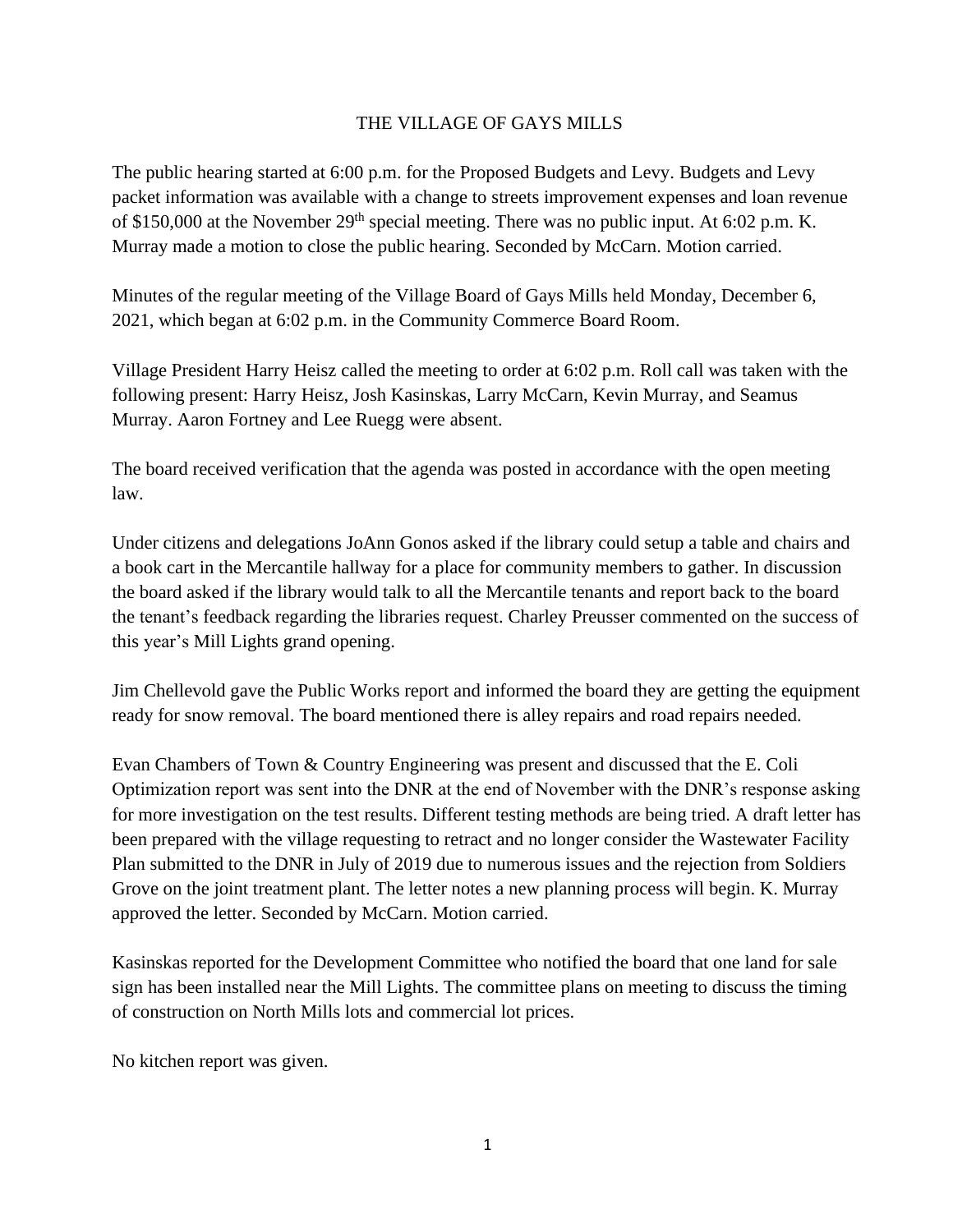Kasinskas made a motion to approve the board meeting minutes of November 1, 2021, and November 29, 2021. Seconded by K. Murray. Motion carried.

McCarn made a motion to approve payment of the bills as listed in the monthly expense report. Seconded by K. Murray. Motion carried.

A phone call has been received from New Horizons regarding the Marketplace sidewalk issue and a telephone meeting has been scheduled for tomorrow. In discussion agreed it is too late to have a sidewalk installed due to winter weather but would expect early spring for project to begin.

K. Murray made a motion to adopt Resolution 2021-10 authorizing and ratifying the conveyance of real estate Lot 1 of North Mills (12-131-0049-0005) to the American Legion McCormick Rose Post 308 for the purpose of flood relocation. Seconded by McCarn. Motion carried.

McCarn made a motion to approve the Final #4 payment to A-1 Excavating for the Trail Improvement 2018 TID No. 1 project in the amount of \$32,527.95. Seconded by K. Murray. Motion carried.

K. Murray made a motion to approve the renewal village building inspection contract with Smrcina Inspections LLC for January 1, 2022 through January 1, 2024 with price increases from the previous contract. Seconded by McCarn. Motion carried.

The board discussed the possibility of adding garbage fees to the water and sewer bills or tax bills. Item was tabled for next month's meeting.

K. Murray made a motion to adopt Resolution 2021-11 approving the 2022 General Budget at \$904,400, the Water Budget at \$108,200, the Sewer Budget at \$151,320, the levy to be taxed at \$164,873.58 with a gross mill rate of .0254728943. Seconded by McCarn. Motion carried.

Informed the board of the fire department officers for 2022: Earl Winsor – Fire Chief, Andrew Smiley – Assistant Fire Chief, Ethan Eitsert – Secretary, and Arthur Winsor – Treasurer.

McCarn made a motion to appoint Election Inspectors for January 1, 2022 through December 31, 2023. Chief Inspectors: Craig Anderson, Beth Jensen, and Kile Martz. Election Inspectors: Dolores Arnold, Phyllis Bell, Julia Flitch, Donald Lampert, Carol Stone, and Kathi Smith. Seconded by Kasinskas. Motion carried.

K. Murray made a motion to approve an operator's license for Mindy Hayes. Seconded by Kasinskas. Motion carried.

No correspondences.